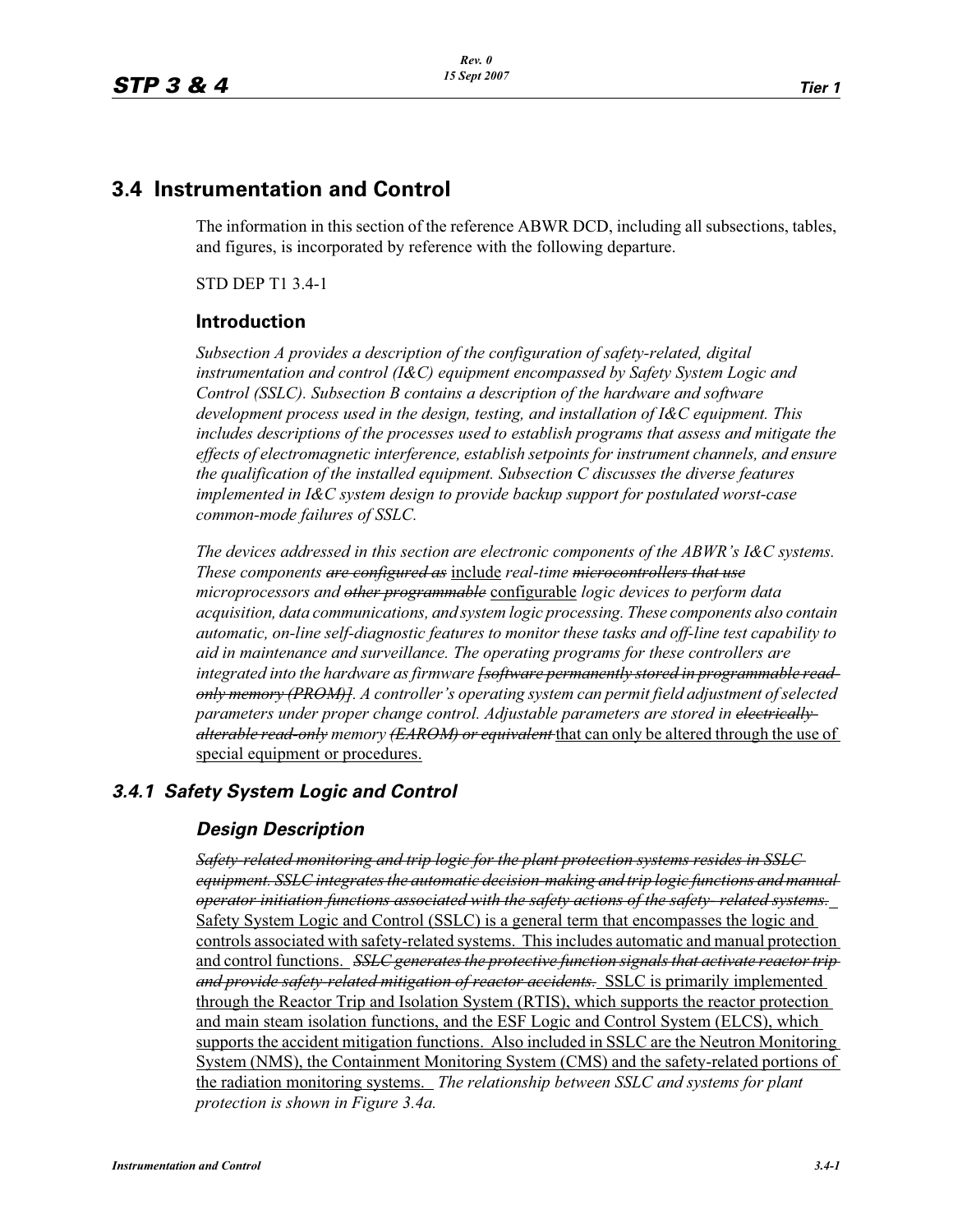*SSLC equipment comprises microprocessor-based, software-controlled signal processors that perform signal conditioning, setpoint comparison, trip logic, system initiation and reset, selftest, calibration, and bypass functions. The signal processors associated with a particular safety-related system are an integral part of that system. Functions in common, such as selftest, calibration, bypass control, power supplies and certain switches and indicators, belong to SSLC. However, SSLC is not, by itself, a system; SSLC is the aggregate of signal processors for several safety-related systems. SSLC hardware and software are classified as Class 1E, safetyrelated.*

*Sensors used by the safety-related systems can be either analog, such as process control transmitters, or discrete, such as limit switches and other contact closures. While some sensor signals are hardwired directly to the SSLC processors, most sensor signals are transmitted from the instrument racks in the Reactor Building to the SSLC equipment in the Control Building via the Essential Multiplexing System (EMS)* Sensor signals interface with the SSLC through input/output (I/O) devices located remotely or in the control room. The I/O devices communicate with other divisional devices through networks and datalinks as discussed in Subsection 2.7.5. *Both analog and discrete sensors are connected to remote multiplexing units (RMUs) in local areas, which*These devices also *perform signal conditioning, analog-to-digital conversion for continuous process inputs, change-of-state detection for discrete inputs, and message formatting prior to signal transmission.* In applicable cases, they also perform other system functions, such as interlock-type functions related specifically to the actuated equipment. *The RMUs are limited to acquisition of sensor data and the output of control signals*. *Trip decisions and other* primary *control logic functions are performed in SSLC processors in the main control room area*Control Building.

*The basic hardware*functional *configuration for one division of SSLC is shown in Figure 3.4b. Each division runs independently (i.e., asynchronously) with respect to the other divisions. The following steps describe the processing sequence and associated function descriptions for incoming sensor signals and outgoing control signals. These steps are performed simultaneously and independently in each of the four divisions:*

For the RTIS portion of SSLC, including reactor trip and main steam isolation valve (MSIV) isolation, the steps are:

- *(1)* Remote sensor inputs are acquired, conditioned, and digitized.
- *(2) (1) The digitized sensor inputs from RMUs are received in the control room at control room multiplexing units (CMUs), which associate sensor signals with their logic processing channel. These sensor signals are decoded by a microprocessorbased function, the Digital Trip Module (DTM). For sensor signals hardwired to the control room, the DTM also performs digitizing and signal conditioning tasks. For each system function, the DTM then compares these inputs to preprogrammed threshold levels (setpoints) for possible trip action. The DTM provides a discrete trip decision for each setpoint comparison.*This digitized sensor information is used as input to the Digital Trip Function (DTF). For each system function, the DTF is a comparison of sensor inputs to pre-programmed threshold levels (setpoints) for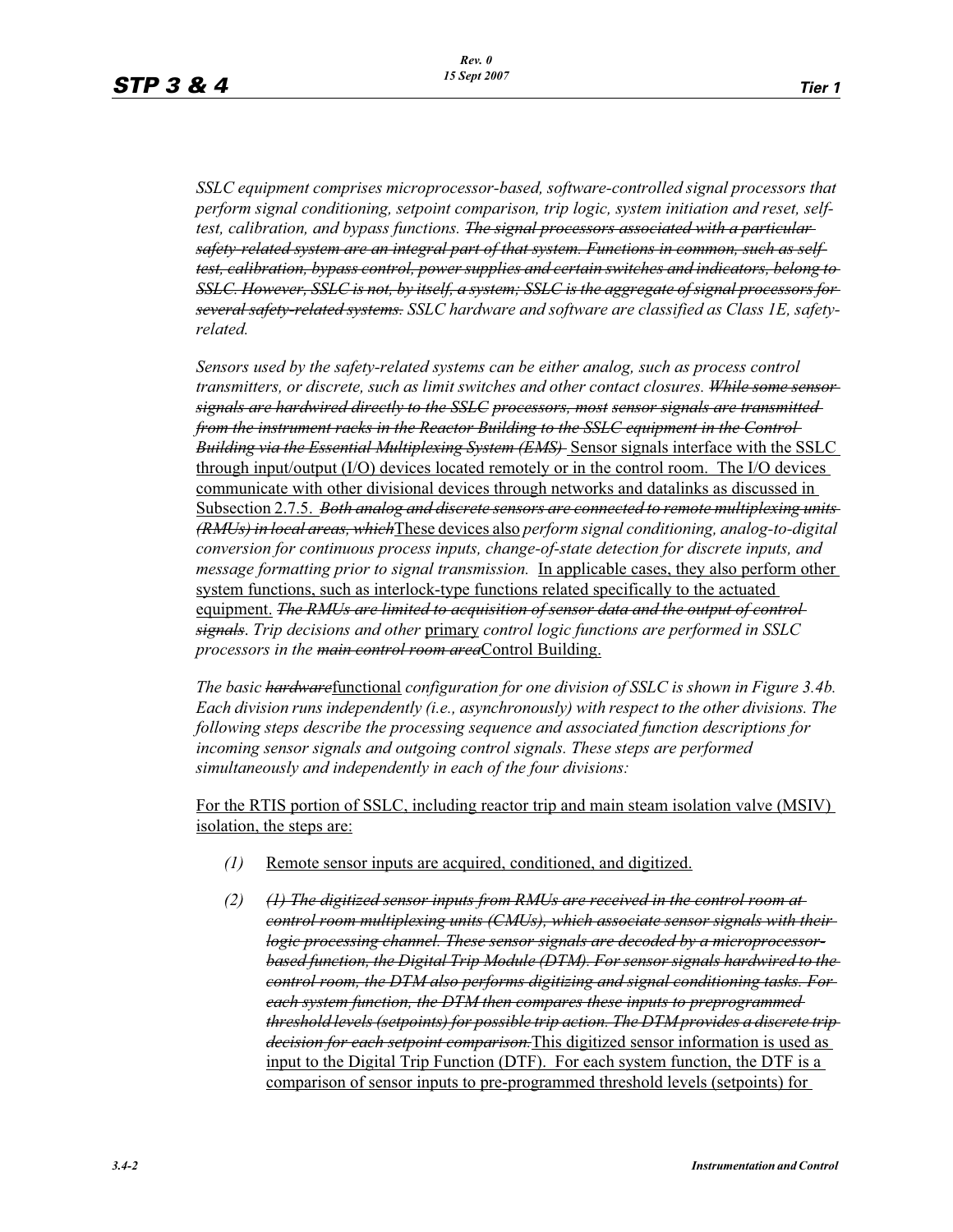possible trip action. The result of the DTF is a discrete trip decision for each setpoint comparison. Each safety division performs the same DTF trip decision based on the independent sensor inputs associated with its own division.

*(3) (2) Ford Reactor Protection System (RPS) trip and main steam isolation valve (MSIV) closure functions, trip outputs from the DTM are then compared, using a 2- -out-of-4 coincidence logic format, with trip outputs from the DTMs of the other three divisions. The trip outputs are compared in by the trip logic unit (TLU), another microprocessor-based device. The logic format for the DTM and TLU is fail-safe (i.e., de-energize-to-operate). Thus, a reactor trip or MSIV closure signal occurs on loss of input signal or power to the DTM, but, because of the 2--out-of-4 logic format in the TLU, a tripped state does not appear at the output of the TLU (for a single division loss of power). Loss of signal or power to a division's TLU also causes a tripped output state, but the 2--out-of-4 configuration of actuator load drivers prevents de-energization of the pilot valve solenoids.* The trip decisions from the DTF in each division are used as input to the Trip Logic Function (TLF) performed by each of the four safety divisions. The DTF trip decision results are passed to other divisions through isolated communication links as described in Section 2.7.5. The TLF is another microprocessor-based function that is a comparison of DTF trip decisions from all four safety divisions resulting in trip output decisions based on 2 out-of-4 coincidence logic format. The logic format is fail-safe (i.e. loss of signal causes trip conditions) for the TLF and associated DTF. Loss of signal or power to a single division's equipment performing the TLF causes a tripped output state from the TLF, but the 2-out-of-4 configuration of the actuator load drivers prevents simultaneous de-energization of both pilot valve solenoids.

The TLF also receives input directly from the Neutron Monitoring System and manual control switches.

- *(4) (3)* The trip coincident logic output *Trip outputs are sent from the TLU* TLF is sent to *to the RPS and MSIV output logic units* Output Logic Units *(OLUs). The OLUs use non-microprocessor circuitry* devices *to provide a diverse (i.e., not software-based) interface for the following manual functions:*
	- *(a) Manual reactor trip (per division: 2-out-of-4 for completion).*
	- *(b) MSIV closure (per division: 2-out-of-4 for completion).*
	- *(c) MSIV closure (eight individual control switches).*
	- *(d) RPS and MSIV trip reset.*
	- *(e) TLU* TLF *output bypass*

*The OLUs distribute the automatic and manual trip outputs to the MSIV pilot valve and scram pilot valve actuating devices and provide control of trip seal- in, reset, and TLU* TLF *output bypass (division-out-of-service bypass). Bypass inhibits automatic trip but has no effect on manual trip. The OLUs also provide a manual test input for de-energizing a division's parallel load drivers (part of the 2-out-of-4 output logic*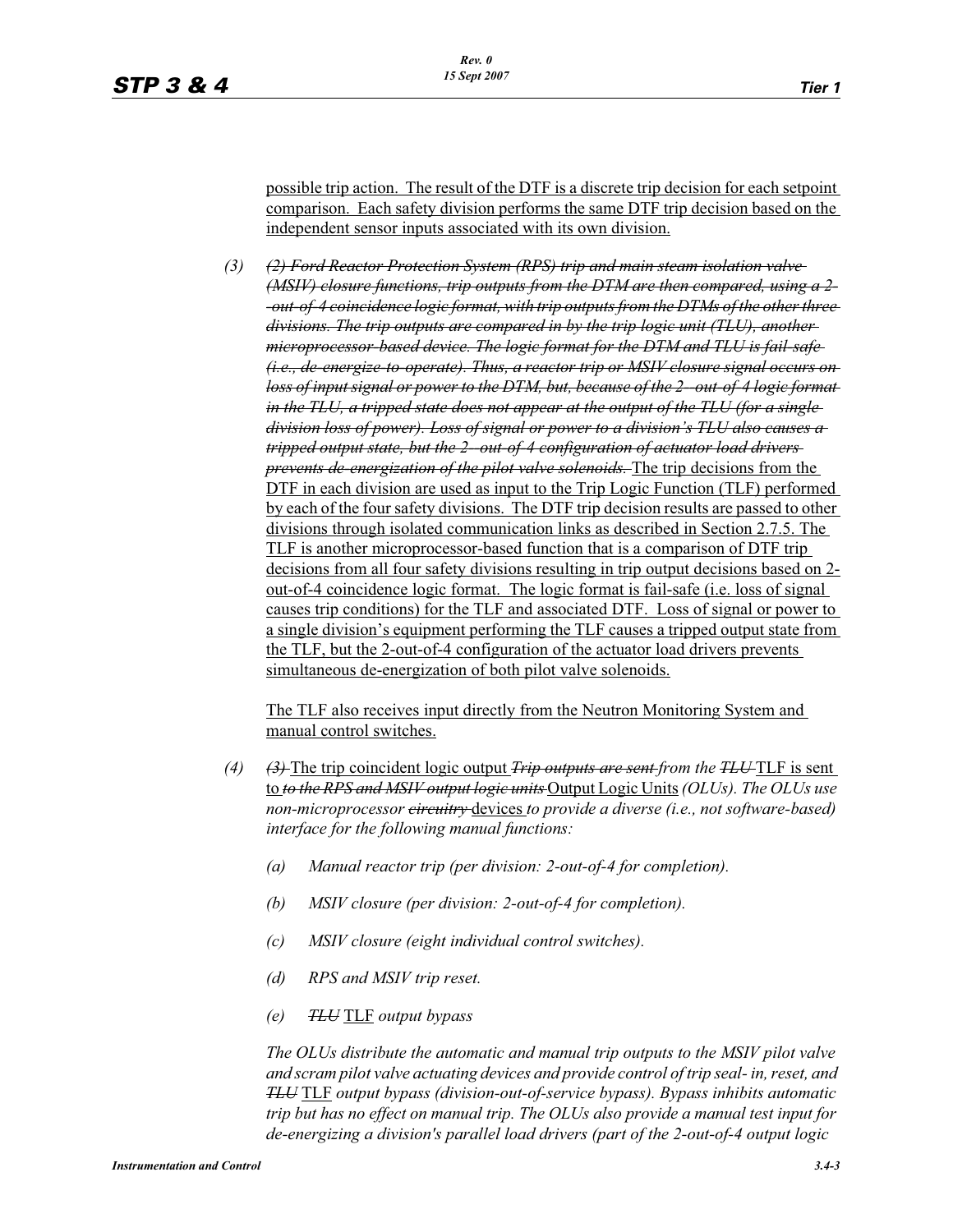*arrangement) so that scram or MSIV closure capability can be confirmed without solenoid de-energization. The OLUs are located external to the TLU* equipment that implements the TLF *so that manual MSIV closure or manual reactor trip (per division) can be performed either when a division's microprocessor logic is bypassed or when failure of sensors or microprocessor logic equipment causes trip to be inhibited.*

*(5)* If a 2-out-of-4 trip condition is satisfied within the TLF, all four divisions' trip outputs produce a simultaneous coincident trip signal (e.g., reactor trip) and transmit the signal through hardwired connections to load drivers that control the protective action of the final actuators. The load drivers for the solenoids are themselves arranged in a 2-out-of-4 configuration, so that at least two divisions must produce trip outputs for protective action to occur. *Trips are transmitted across divisions for 2- out-of-4 voting via fiber optic data links to preserve signal isolation among divisions. The TLU also receives inputs directly from the trip outputs of the Neutron Monitoring System, manual control switches, and contact closures from limit switches and position switches used for equipment interlocks. In addition, plant sensor signals and contact closures that do not require transmittal to other divisions for 2--out-of- 4 trip comparison are provided as inputs directly to the TLU. In this case, the TLU also performs the trip setpoint comparison (DTM) function.For Leak Detection and Isolation System (LDS) functions (except MSIV), emergency core cooling system (ECCS) functions, other safety-related supporting functions, and Electrical Power Distribution System functions such as diesel generator start and load sequencing, logic processing is performed as above, but in DTMs separate from the RPS/MSIV DTMs and in Safety System Logic Units (SLUs). The SLUs are similar to TLUs, but are dual redundant in each processing channel for protection against inadvertent initiation. Dual SLUs both receive the same inputs from the DTM, manual control switch inputs, and contact closures. Both SLU outputs must agree before the final trip actuators are energized. The logic format for the DTM and SLUs is fail-as- is (i.e., energize-to-operate) for ECCS and other safety-related supporting functions. Thus, loss of power or equipment failure does not cause a trip or initiation action. However, containment isolation signals are in fail-safe format and cause an isolation signal output on loss of power or signal. Besides performing 2-out-of-4 voting logic, the SLUs also provide interlock logic functions conforming to the logic diagram requirements of each supported safety system.*

*As shown in Figure 3.4b, a pair of SLU are located in each of two engineered safety feature (ESF) processing channels, ESF1 and ESF2. ESF1 processes initiation logic for functions which service the reactor vessel at low pressure (e.g. RHR), while ESF2 provides the same support for the vessel at high pressure (e.g. Reactor Core Isolation Cooling (RCIC) System and High Pressure Core Flooder (HPCF) System). Associated LDS and ESF functions are also allocated to these logic channels.*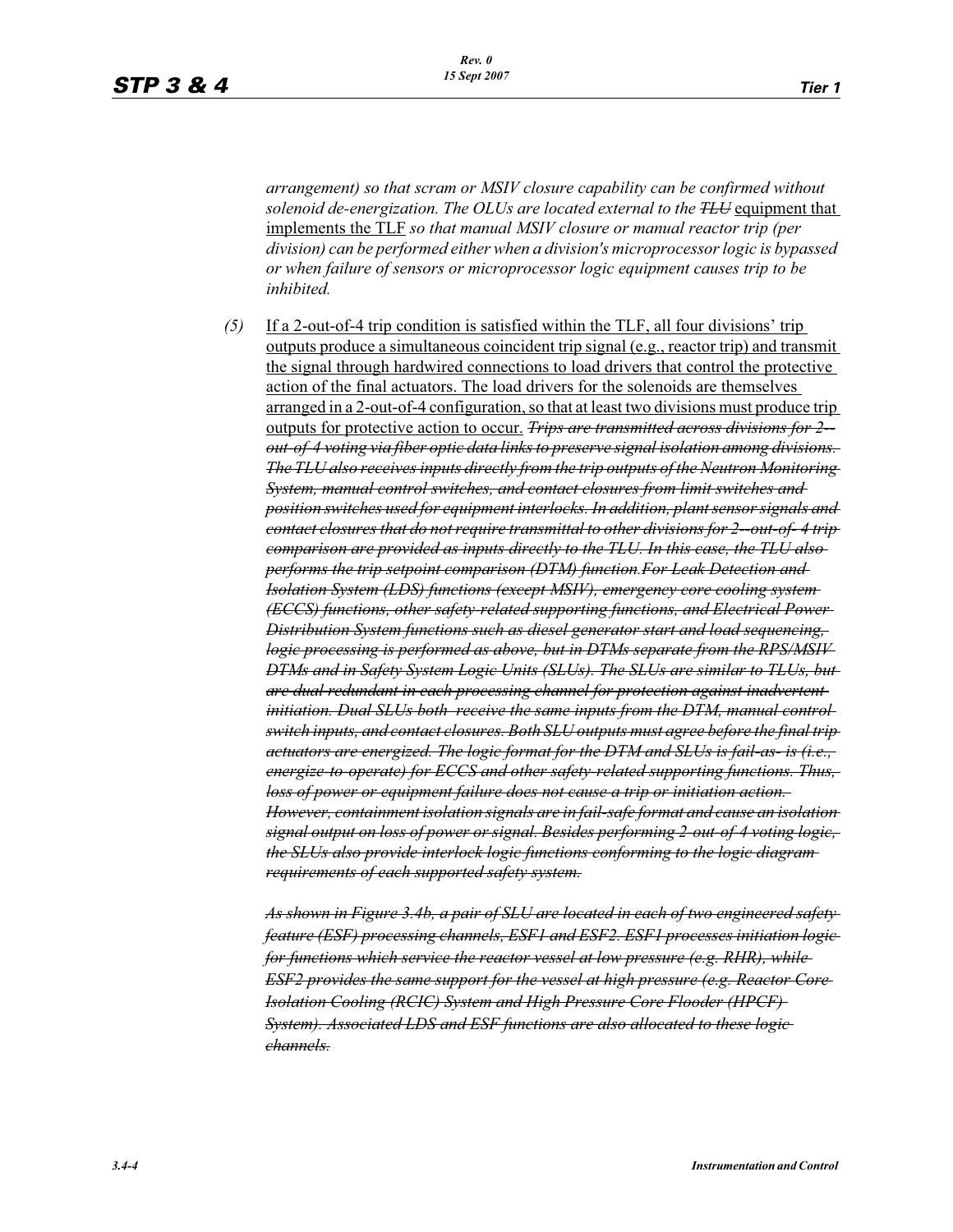#### The ELCS portion of SSLC is implemented by equipment that is independent from that of the RTIS. For ELCS, the steps are:

- *(1)* Remote sensor inputs are acquired, conditioned, and digitized.
- *(2)* This digitized sensor information is used as input to the DTF, which is functionally the same as that described for the RTIS portion of SSLC.
- *(3)* The actuation decisions from the DTF in each division are used as input to the Safety System Logic Function (SLF) performed by each of the four safety divisions. The DTF actuation decision results are passed to other divisions through isolated communication links as described in Section 2.7.5. The SLF is a microprocessorbased function that includes a comparison of DTF actuation decisions from all four safety divisions resulting in actuation output decisions based on 2-out-of-4 coincidence logic format. The logic format for the SLF and associated DTF is failas-is (i.e., loss of signal does not cause change of operational state) for ECCS and other safety-related supporting functions. However, air and solenoid-operated containment isolation signals are in fail-safe format and cause an isolation signal output on loss of power or signal. Besides performing 2-out-of-4 voting logic, the SLF also includes interlock logic functions conforming to the system functional requirements of each safety system.

The SLF logic for ECCS functions (i.e. initiation of Reactor Core Isolation Cooling, High Pressure Core Flooder, Low Pressure Core Flooder or Automatic Depressurization) is implemented using redundant processing channels. The redundant channels receive the same input data from the DTF, manual control switch inputs and contact closures and perform the same trip decision logic. A majority of the redundant processors must agree for initiation of the function to occur, in order to assure that failure of a single electronic module will not result in inadvertent coolant injection into the core or inadvertent depressurization. The final majority vote of the system initiation signals is accomplished with non-microprocessor based equipment in the logic or with a separate actuation of system valves and pumps, where both are required to initiate coolant injection.

The SLF logic for some isolation and supporting ESF functions are also implemented using redundant channels where such implementation increases the operator response time to avoid plant operational impact following postulated failure in the control equipment. In these cases, an operator bypass that reduces the logic to a single channel may be utilized where such logic reduces the risk of unnecessary adverse plant operational impact.

Other ELCS functions are implemented using redundancy where such logic provides overall plant operating or maintenance benefits.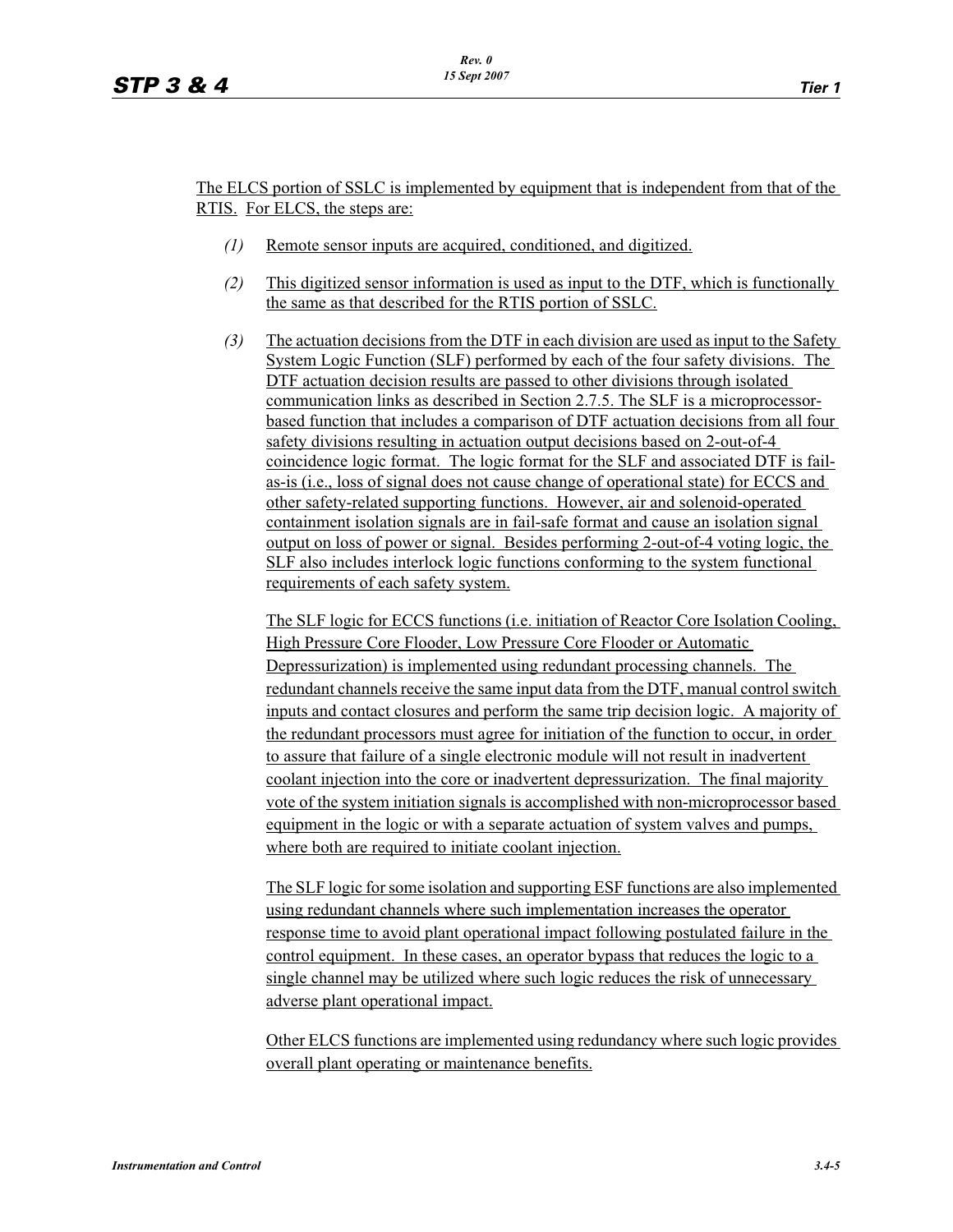- *(4) (4)For reactor trip or MSIV closure if a 2--out-of-4 trip condition of sensors is satisfied, all four divisions' trip outputs produce a simultaneous coincident trip signal (e.g., reactor trip) and transmit the signal through hardwired connections (and isolators where necessary) to load drivers that control the protective action of the actuators. The load drivers are themselves arranged in a 2--out-of-4 configuration, so that at least two divisions must produce trip outputs for protective action to occur.*
- *(4) For ESF functions, the trip signals in three divisions are transmitted by the Essential Multiplexing System to the RMUs* local inputs. *where a final 2--out-of-2 logic comparison is made prior to distribution of the control signals to the final actuators. ESF outputs do not exist in Division IV.*The final SLF actuation outputs are distributed to the final system control elements through remote I/O devices. ELCS logic and controls are implemented through three divisions corresponding to the three divisions of controlled equipment.

*The DTM, TLU, and OLUs for RPS and MSIV in each of the four instrumentation divisions are powered from their respective divisional Class 1E AC sources. The DTMs and SLUs for ESF 1 and ESF 2 in Divisions I, II, and III are powered from their respective divisional Class 1E DC sources.* RTIS and ELCS equipment is divisionally powered from multiple Class 1E AC power sources, at least one of which is DC backed (uninterruptible). *In SSLC, independence*Independence is *provided between Class 1E divisions, and also between Class 1E divisions, and also non-Class 1E equipment.*

For both RTIS and ELCS, *Bypassing*bypassing of any single division of sensors (i.e., those sensors whose *trip* status is *confirmed by* part of a 2*-*-out-of-4 logic) *is*can be accomplished *from each divisional SSLC cabinet* by means of the manually-operated bypass unit. When such bypass is made, all four divisions of 2*-*out-of-4 *input* logic become 2-out-of-3 while the bypass state is maintained. *During bypass, if any two of the remaining three divisions reach trip level for any sensed input parameter, then the output logic of all four divisions' trips (for RPS and MSIV functions) or the three ECCS divisions initiate the appropriate safety system equipment*.

*Bypassing of any single a division of output trip logic (i.e., taking a logic channel out of service) is*can *also* be *accomplished by means of the bypass unit. This type of bypass is limited applied to the fail-safe (<del>de-energize-to-operate)</del> reactor trip and MSIV closure functions (i.e. RTIS) since removal of power from energize-to-operate signal processors is sufficient to remove that channel from service.When a trip logic output bypass is made*in effect*, the TLU* TLF *trip output in a division is inhibited from affecting the output load drivers by maintaining that division's load drivers in an energized state. Thus, the 2-out-of-4 logic arrangement of output load drivers for the RPS and MSIV functions effectively becomes 2-out-of-3 while the bypass is maintained.*

For both RTIS and ELCS, *Bypass* bypass *status is indicated in the main control room until the bypass condition is removed. An electrical interlock rejects attempts to remove more than one SSLC division from service at a time.*

*ESF1 and ESF2 logic are each processed in two redundant channels within each divisional train of ESF equipment. In order to prevent spurious actuation of ESF equipment, final output signals are voted 2-out-of-2 at the remote multiplexing units by means of series-connected load*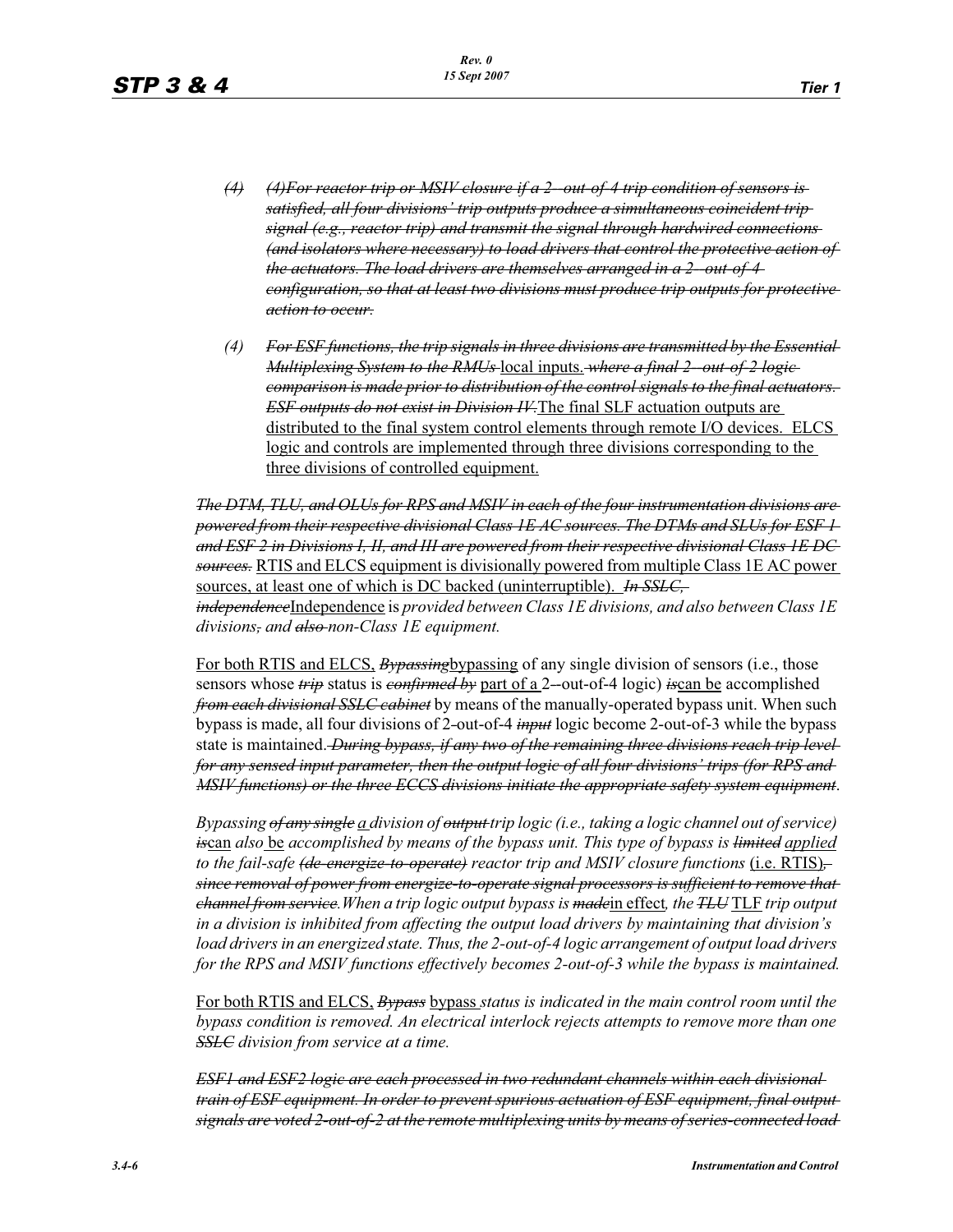*drivers at the RMU outputs. However, in the event of a failure detected by self-test within either processing channel, a bypass (ESF output channel bypass) is applied automatically (with manual backup) such that the failed channel is removed from service. The remaining channel provides 1-out-of-1 operation to maintain availability during the repair period. Channel failures are alarmed in the main control room. If a failed channel is not automatically bypassed, the operator is able to manually bypass the channel by a hardwired connection from the main control room.*

*A portion of the anticipated transient without scram (ATWS) mitigation features is provided by SSLC circuitry, with initiating conditions as follows:*

- *(1)* Initiation of automatic Standby Liquid Control System (SLCS) injection: *High dome pressure and startup range neutron monitor (SRNM) ATWS permissive for 3 minutes or greater, or low reactor water level and SRNM ATWS permissive for 3 minutes or greater.*
- *(2)* Initiation of feedwater runback: *High dome pressure and SRNM ATWS permissive for 2 minutes or greater. Reset permitted only when both signals drop below the setpoints.*

*These ATWS features are implemented in four divisions of SSLC control circuitry that are functionally independent and diverse from the circuitry used for the Reactor Protection System (Figure 3.4c).*

*SSLC has the following alarms, displays, and controls in the main control room:*

- *(1) SSLC signal processor inoperative (INOP).*
- *(2) SSLC manual controls for bypass as described above.*
- *(3) Displays for bypass status.*
- *(4) Divisional flat display panels that provide display and control capability for manual ESF functions.*
- *(5) Display and control of calibration and off-line self-test functions.*

## *3.4.2 I & C Development and Qualification Processes*

#### **Hardware and Software Development Process**

*The ABWR design uses programmable digital equipment to implement operating functions of instrumentation and control (I&C) systems. The equipment is in the form of embedded controllers (i.e., a control program developed in software is permanently stored in PROM* read only memory, *and thus becomes part of the controller's hardware).*

## **Electromagnetic Compatibility**

*Electromagnetic compatibility (EMC) is the ability of equipment to function properly when subjected to* anticipated *an electromagnetic environment* environments. *An EMC compliance*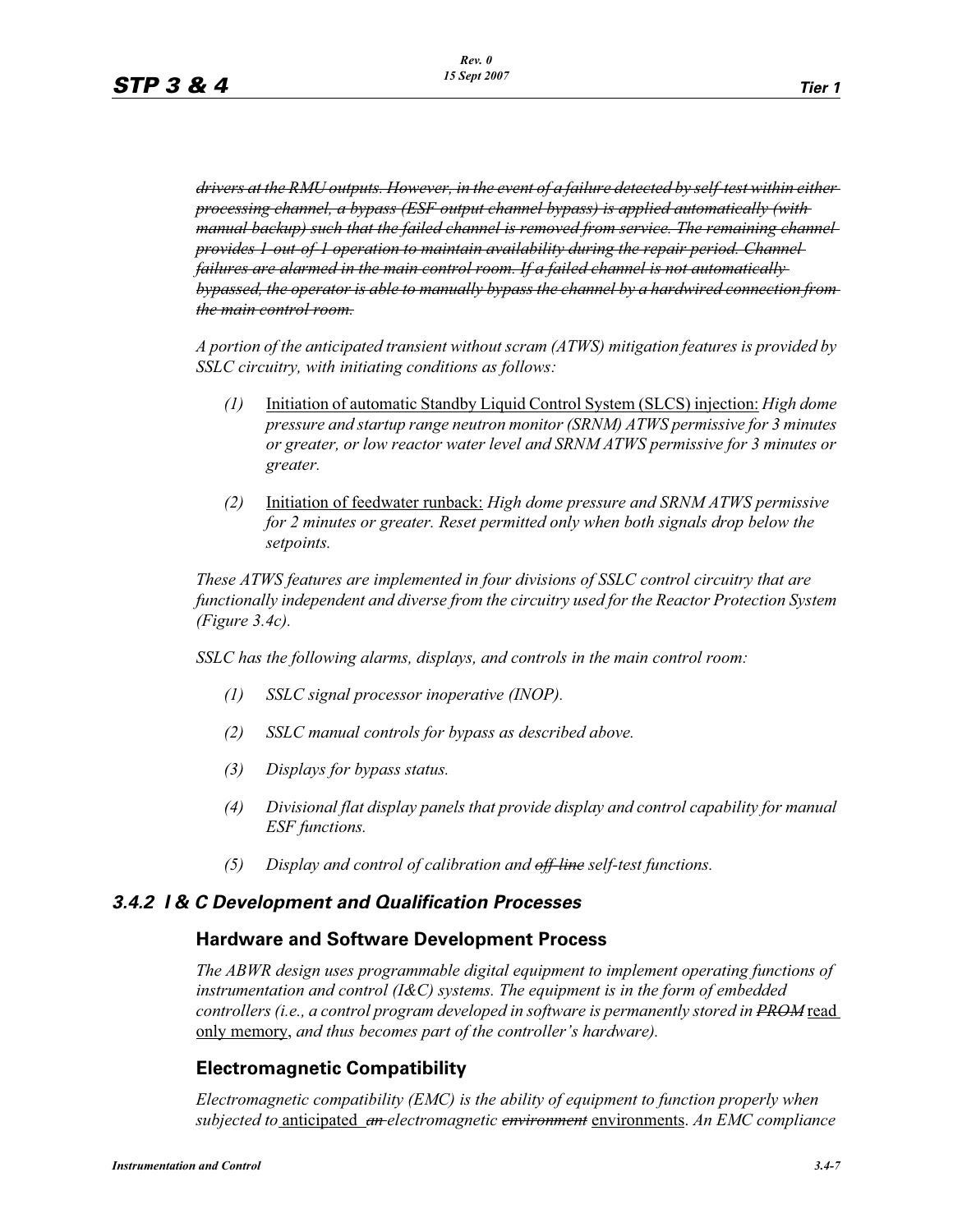*plan to confirm the level of immunity to electrical* electromagnetic *noise is part of the design, installation, and pre-operational testing of I&C equipment*.

*Electrical and electronic components supporting the systems and functions listed below are qualified according to the established plan for the anticipated levels of electrical interference at the installed locations of the components:*

- *(1) Safety System Logic and Control.*
- (2) *Essential Multiplexing System* Essential Communication Functions (ECF)*.*
- (3) *Non-Essential Multiplexing System* Non-Essential Communication Functions (NECF)*.*
- *(4) Other microprocessor-based, software controlled systems or equipment.*

## **Instrument Setpoint Methodology**

*Signal Processing Devices in the Instrument Channel*

*Within an instrument channel, there may exist other components or devices that are used to further process the electrical signal provided by the sensor (e.g., analog-to- digital converters, signal conditioners,* and *temperature compensation circuits, and multiplexing and demultiplexing components*). *The worst-case instrument accuracy, calibration accuracy, and instrument drift contributions of each of these additional signal conversion components are separately or jointly accounted for when determining the characteristics of the entire instrument loop.*

## *3.4.3 Diversity and Defense-in-Depth Considerations*

*Subsection B discusses processes for developing hardware and software qualification programs that will assure a low probability of occurrence of both random and common- mode system failures for the installed ABWR I&C equipment. However, to address the concern that software design faults or other initiating events common to redundant, multi-divisional logic channels could disable significant portions of the plant's automatic standby safety functions (the reactor protection system and engineered safety features systems) at the moment when these functions are needed to mitigate an accident, several diverse backup features are provided for the primary automatic logic:*

- - *Manual scram and isolation by the operator in the main control room in response to diverse parameter indications.*
- **Core makeup water capability from the feedwater system, Control Rod Drive (CRD)** *System, and condensate system, which are diverse from SSLC and the EMS.*
- *Availability of manual high pressure injection capability.*
- - *Long term shutdown capability provided in a conventionally hardwired, 2-division, analog* diverse *Remote Shutdown System (RSS); local displays of process variables* are provided *in RSS, are continuously powered, and so are available for monitoring at any time.*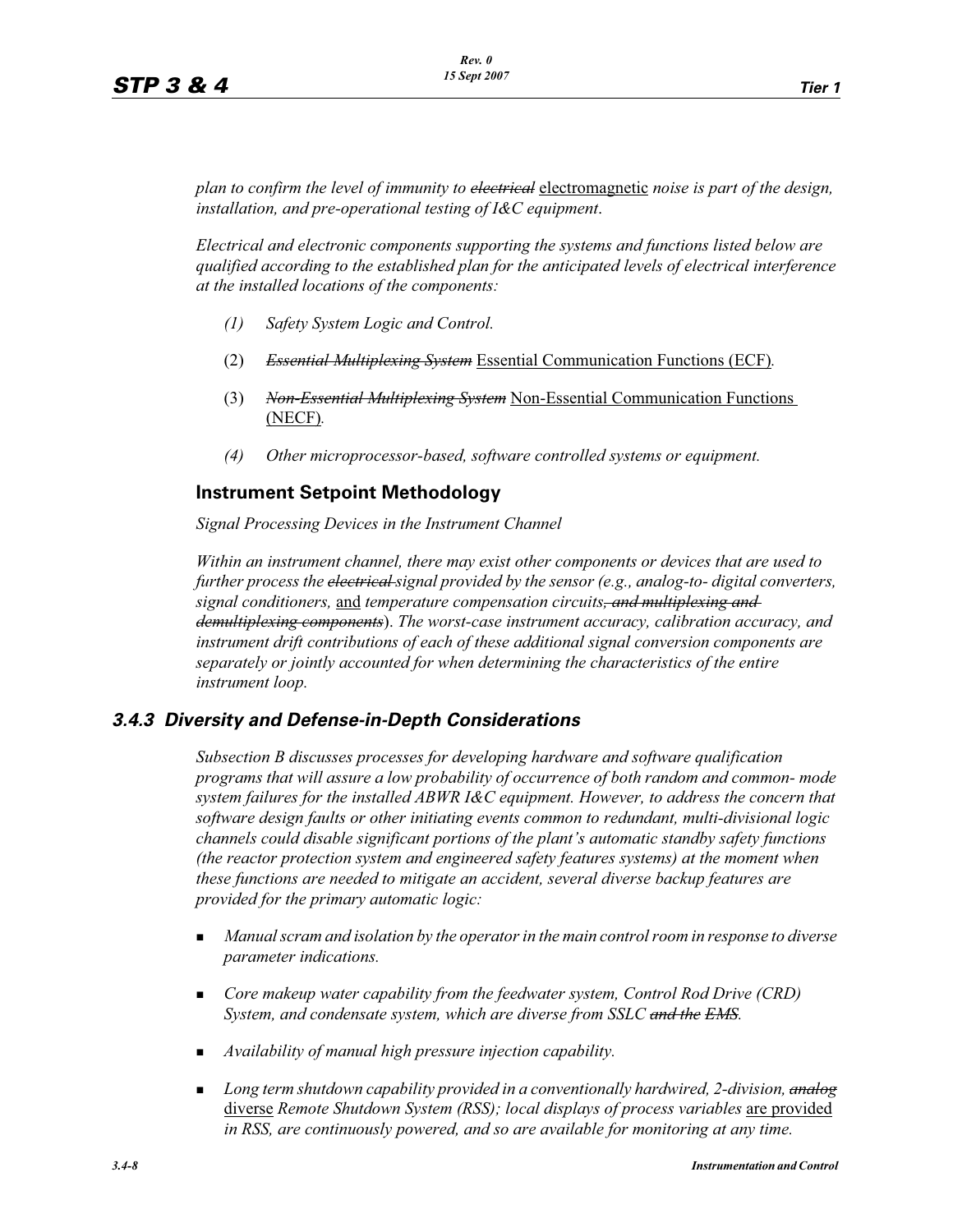

Figure 3.4a Safety System Logic and Control (SSLC) Control Interface Diagram **Figure 3.4a Safety System Logic and Control (SSLC)** *Control* **Interface Diagram**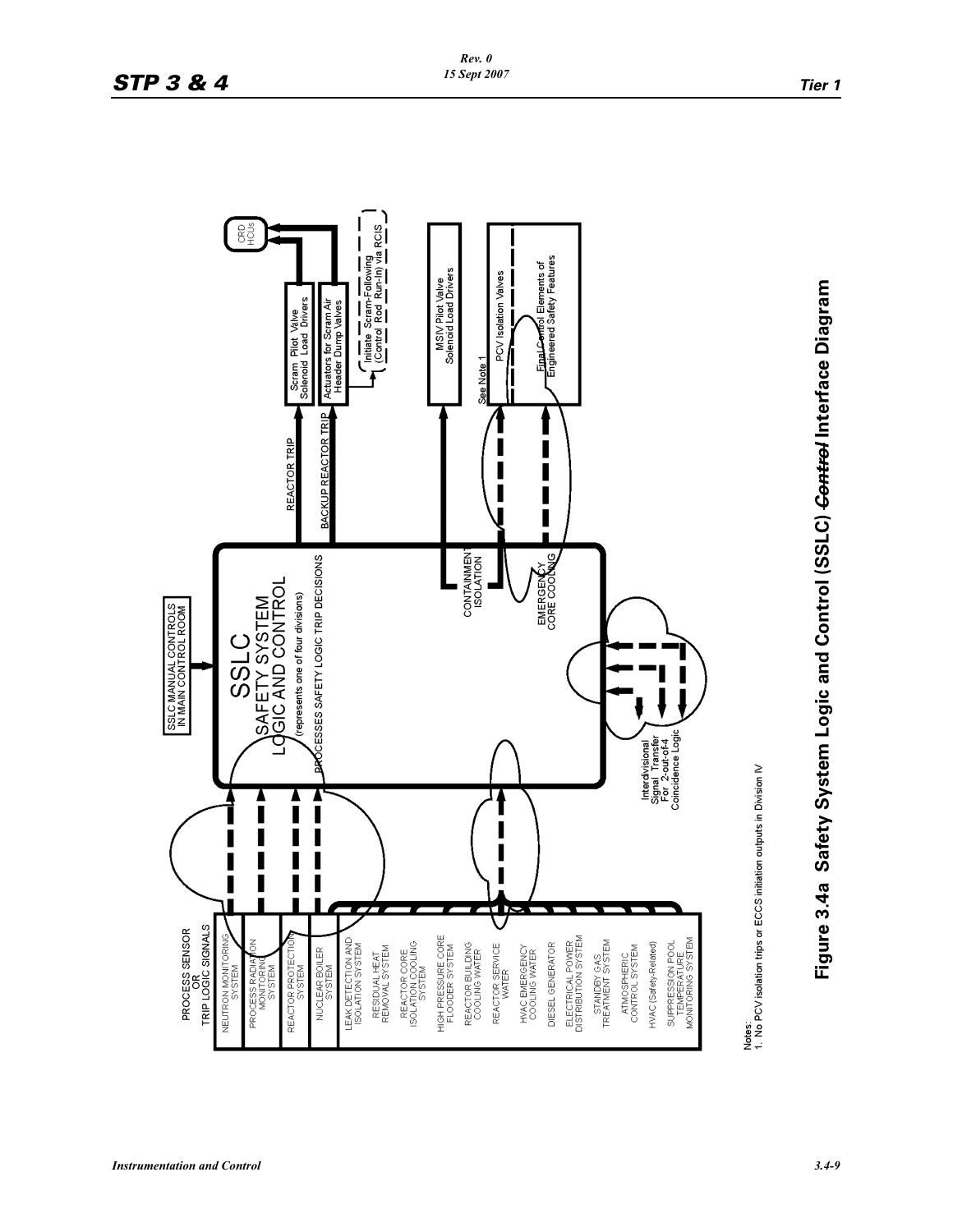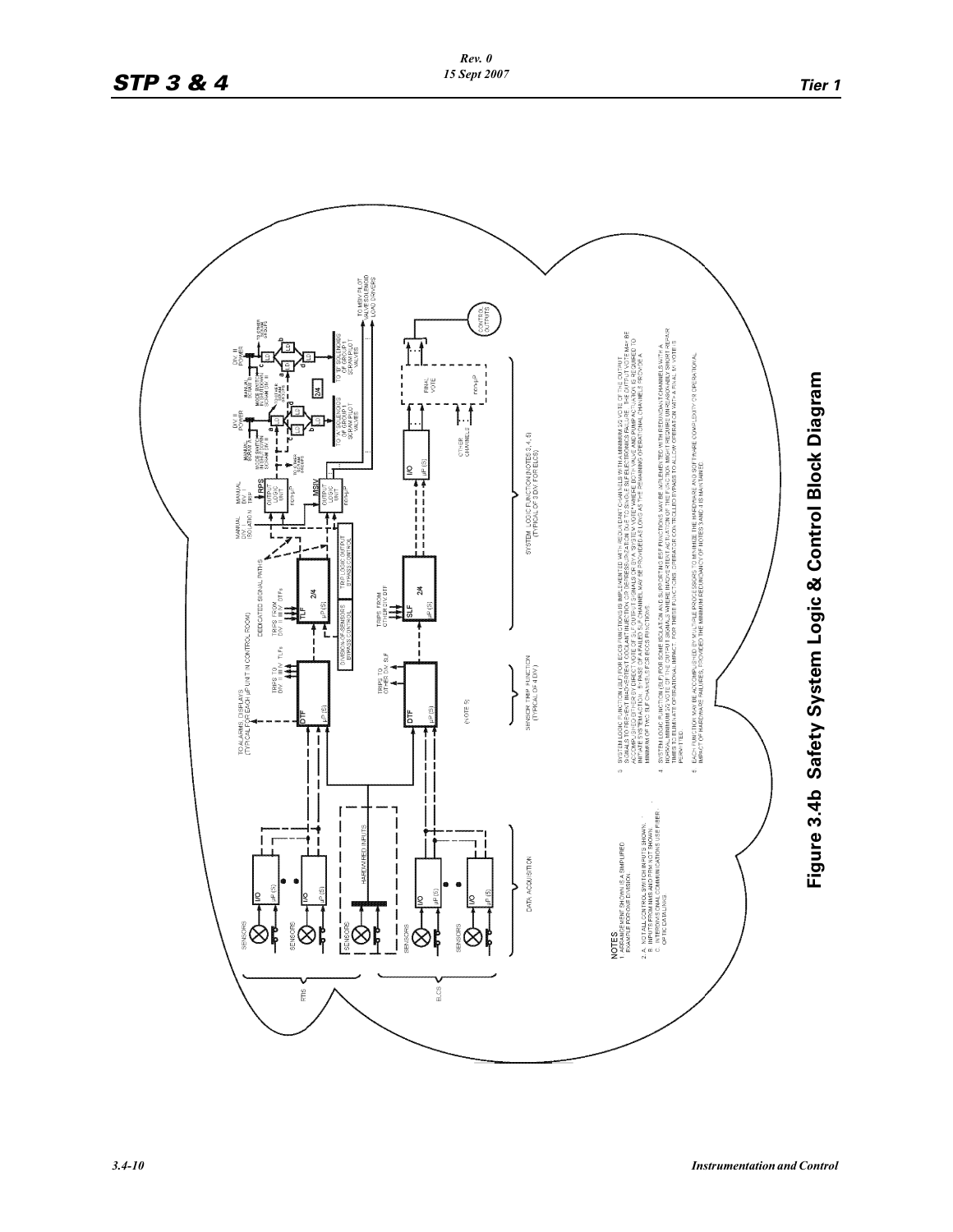

## **STP 3 & 4** *IS Sept 2007 Tier 1*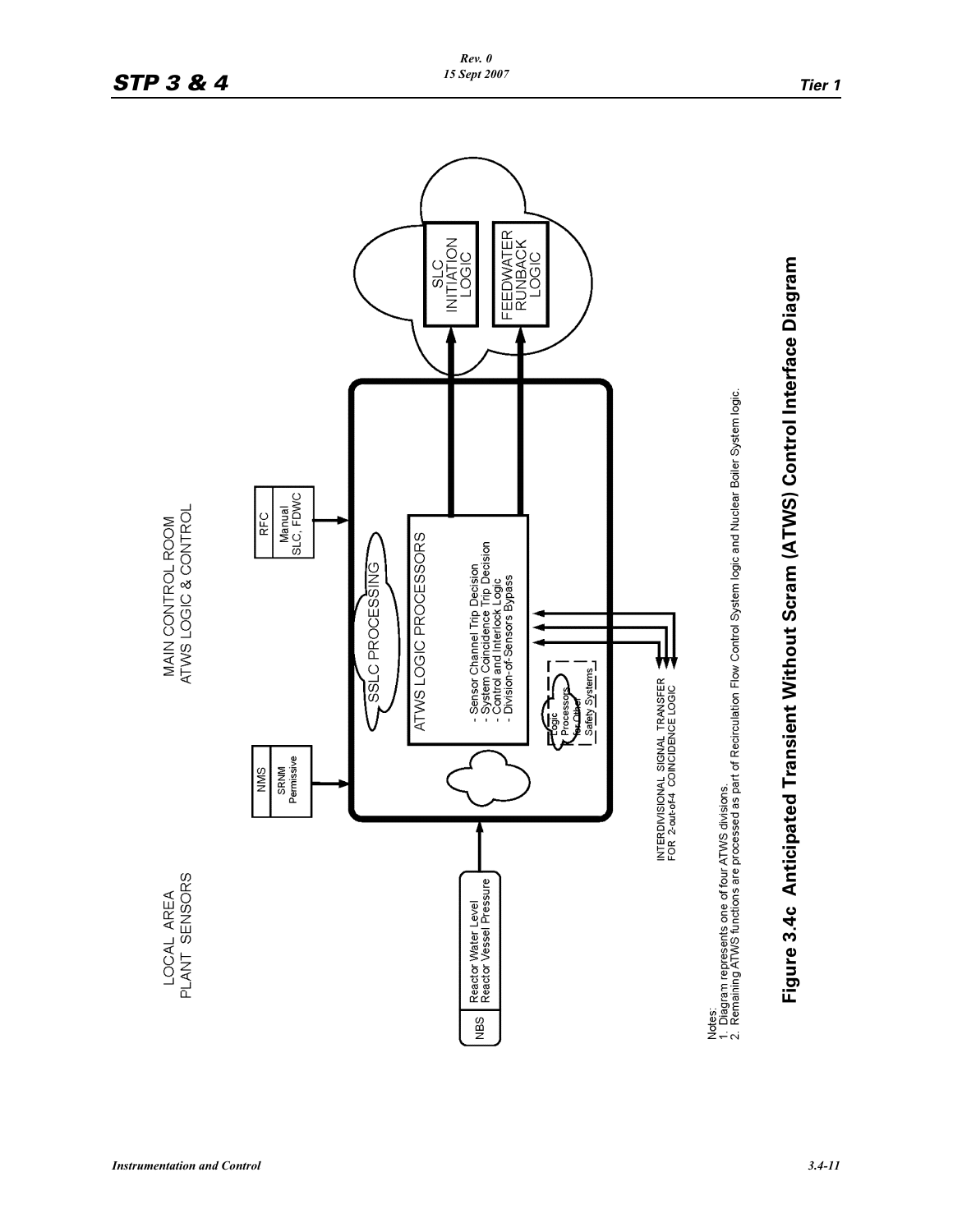|                                                                                                                                                                                                                                                                                                                                                                                                                                                                                                                                                                                                                                                                                                                                                                                                              | Table 3.4 Instrumentation and Control                                                                                                                                                                                                                                                                                                                                                                                                                                                                                                                                      |                                                                                                                                                                                                                                                                                                                                                                                                                                                                                                                                                                        |
|--------------------------------------------------------------------------------------------------------------------------------------------------------------------------------------------------------------------------------------------------------------------------------------------------------------------------------------------------------------------------------------------------------------------------------------------------------------------------------------------------------------------------------------------------------------------------------------------------------------------------------------------------------------------------------------------------------------------------------------------------------------------------------------------------------------|----------------------------------------------------------------------------------------------------------------------------------------------------------------------------------------------------------------------------------------------------------------------------------------------------------------------------------------------------------------------------------------------------------------------------------------------------------------------------------------------------------------------------------------------------------------------------|------------------------------------------------------------------------------------------------------------------------------------------------------------------------------------------------------------------------------------------------------------------------------------------------------------------------------------------------------------------------------------------------------------------------------------------------------------------------------------------------------------------------------------------------------------------------|
|                                                                                                                                                                                                                                                                                                                                                                                                                                                                                                                                                                                                                                                                                                                                                                                                              | Inspections, Tests, Analyses and Acceptance Criteria                                                                                                                                                                                                                                                                                                                                                                                                                                                                                                                       |                                                                                                                                                                                                                                                                                                                                                                                                                                                                                                                                                                        |
| Design Commitment                                                                                                                                                                                                                                                                                                                                                                                                                                                                                                                                                                                                                                                                                                                                                                                            | Inspections, Tests, Analyses                                                                                                                                                                                                                                                                                                                                                                                                                                                                                                                                               | Acceptance Criteria                                                                                                                                                                                                                                                                                                                                                                                                                                                                                                                                                    |
| Safety System Logic and Control                                                                                                                                                                                                                                                                                                                                                                                                                                                                                                                                                                                                                                                                                                                                                                              |                                                                                                                                                                                                                                                                                                                                                                                                                                                                                                                                                                            |                                                                                                                                                                                                                                                                                                                                                                                                                                                                                                                                                                        |
| and SLUs equipment implementing the DTF and SLF<br>ESF <del>DTMs</del> DTE in Division IV. In SSLC, independence<br>respective divisional Class 1E AC sources. The <b>OTMS</b><br>powered from their respective divisional Class 1E DC<br><b>TLF, and OLUs for RPS and MSIV in each of the four</b><br>sources, as are is the equipment implementing the<br>is provided between Class 1E divisions and between<br>The <del>DTM, TLU</del> equipment implementing the DTF,<br>ESF output channel bypass, where applied<br>Class 1E divisions and non-Class 1E equipment.<br>for ESF <del>4 and ESF 2</del> in Divisions I, II, and III are<br>nstrumentation divisions are powered from their<br>SSLC provides the following bypass functions:<br>Division-of-sensors bypass<br>Trip logic output bypass<br>Δ | Tests will be performed on the as-built SSLC as follows:<br>test signal to the I&C equipment in only one Class<br>Inspection of the as-installed Class 1E divisions in<br>trip test signal in place of each sensed parameter<br>other division, one division at a time. Monitor the<br>a(1) Place one division of sensors in bypass. Apply a<br>redundant trip signal for each parameter in each<br>Tests will be performed on SSLC-by providing a<br>that is bypassed. At the same time, apply a<br>SSLC will be performed.<br>1E division at a time.<br>ة<br>œ<br>က<br>4 | In SSLC, physical separation or electrical isolation<br>implements a TLF or SLF. Bypass status is indicated in<br>The test signal exists only in the Class 1E division<br>from each <del>TLU and SLU</del> equipment component that<br>separation or electrical isolation exists between<br>a(1)No trip change occurs at the voted trip output of<br>exists between Class 1E divisions. Physical<br>these Class 1E divisions and non-Class 1E<br>Results of bypass tests are as follows:<br>under test in SSLC.<br>main control room.<br>equipment<br>م<br>ര<br>က<br>4 |
|                                                                                                                                                                                                                                                                                                                                                                                                                                                                                                                                                                                                                                                                                                                                                                                                              | a(2) For each division in bypass, attempt to place each<br>other division in division-of-sensors bypass, one at<br>equipment component that implements a TLF<br>voted trip output <del>at</del> from each <del>TLU and SLU</del><br>or SLF Repeat for each division.<br>a time.                                                                                                                                                                                                                                                                                            | a(2) Each division not bypassed cannot be placed in bypass,<br>control room indicates only one division of sensors is<br>as indicated at OLU output; bypass status in main<br>bypassed.                                                                                                                                                                                                                                                                                                                                                                                |

# **STP 3 & 4** *IS Sept 2007 Tier 1*

 $\mathbf{I}$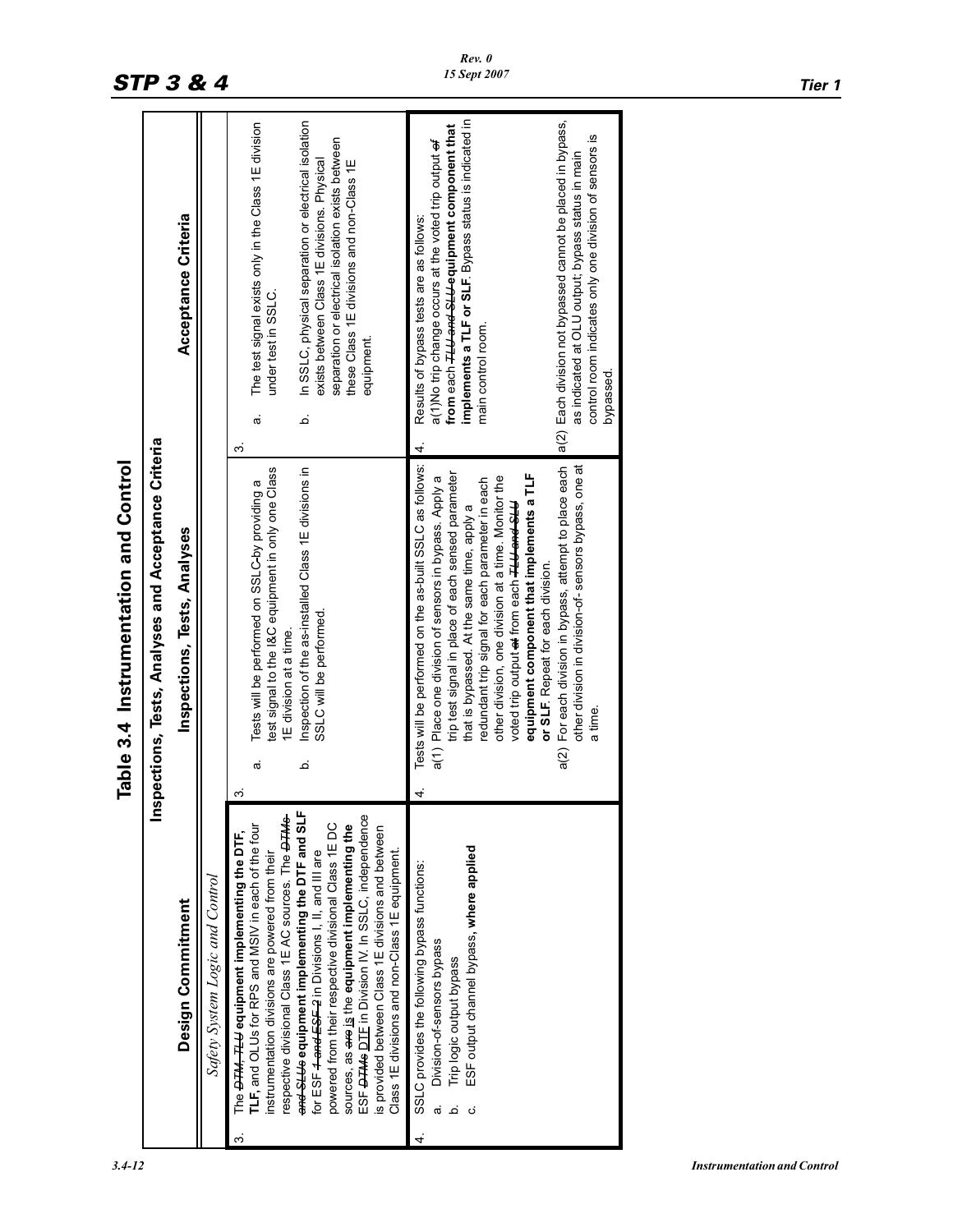|                   | Table 3.4 Instrumentation and Control (Continued)                                                                                                                                                                                                                                                                                                                                                                                                                                                      |                                                                                                                                                                                                                                                                                                       |
|-------------------|--------------------------------------------------------------------------------------------------------------------------------------------------------------------------------------------------------------------------------------------------------------------------------------------------------------------------------------------------------------------------------------------------------------------------------------------------------------------------------------------------------|-------------------------------------------------------------------------------------------------------------------------------------------------------------------------------------------------------------------------------------------------------------------------------------------------------|
|                   | pections, Tests, Analyses and Acceptance Criteria<br>ins                                                                                                                                                                                                                                                                                                                                                                                                                                               |                                                                                                                                                                                                                                                                                                       |
| Design Commitment | Inspections, Tests, Analyses                                                                                                                                                                                                                                                                                                                                                                                                                                                                           | Acceptance Criteria                                                                                                                                                                                                                                                                                   |
| (continued)<br>4. | (continued)<br>$\vec{r}$                                                                                                                                                                                                                                                                                                                                                                                                                                                                               | (continued)<br>4.                                                                                                                                                                                                                                                                                     |
|                   | trip output at the RPS OLU. Operate manual auto-<br>isolation test switch. Monitor the trip output at the<br>Operate manual auto-trip test switch. Monitor the<br>b(1) Place one division in trip-logic-output bypass.<br>MSIV OLU. Repeat for each division.                                                                                                                                                                                                                                          | b(1) No trip change occurs at the trip output of the RPS<br>OLU or MSIV OLU, respectively. Bypass status is<br>indicated in main control room.                                                                                                                                                        |
|                   | other divisions in trip-logic- output bypass, one at a<br>b(2) For each division in bypass, attempt to place the<br>time.                                                                                                                                                                                                                                                                                                                                                                              | bypass, as indicated at OLU output; bypass status<br>in main control room indicates only one trip logic<br>b(2) Each division not bypassed cannot be placed in<br>output is bypassed.                                                                                                                 |
|                   | signal at <del>votod 2-out of 2</del> -output <del>in RMU area f</del> rom<br>equipment performing other SLU SLF. Repeat test<br>equipment implementing a SLF in each division.<br>SLUS IF, restore power, then remove power from<br>Remove power from equipment performing one<br>o(4) Apply common test signal to any one pair of eter-<br>equipment performing the ECF in local areas.<br>SLU redundant SLF signal inputs. Monitor test<br>for all pairs of <del>dual SLUs r</del> edundant sets of | c(4) Monitored test output signal does not change state<br>loss of power to SLL-equipment performing the<br>performing any single SLF. Bypass status and<br>initiate the system function when power is<br>removed from <del>oithor SLU</del> the equipment<br>SLF are indicated in main control room. |
|                   | <del>o(2)</del> Disable auto bypass circuit in bypass unit. Repeat<br><del>test e(1), but operate manual ESF loop bypass-</del><br><del>switch for each affected loop.</del>                                                                                                                                                                                                                                                                                                                           | auto bypass inoperable, and loss of power to SLU<br>e(2) Monitered test output signal is lest when power is<br><del>manual bypass switch is operated. Bypass status,</del><br>removed from either SLU, but is restered when<br>are indicated in main centrol reem.                                    |
|                   |                                                                                                                                                                                                                                                                                                                                                                                                                                                                                                        |                                                                                                                                                                                                                                                                                                       |